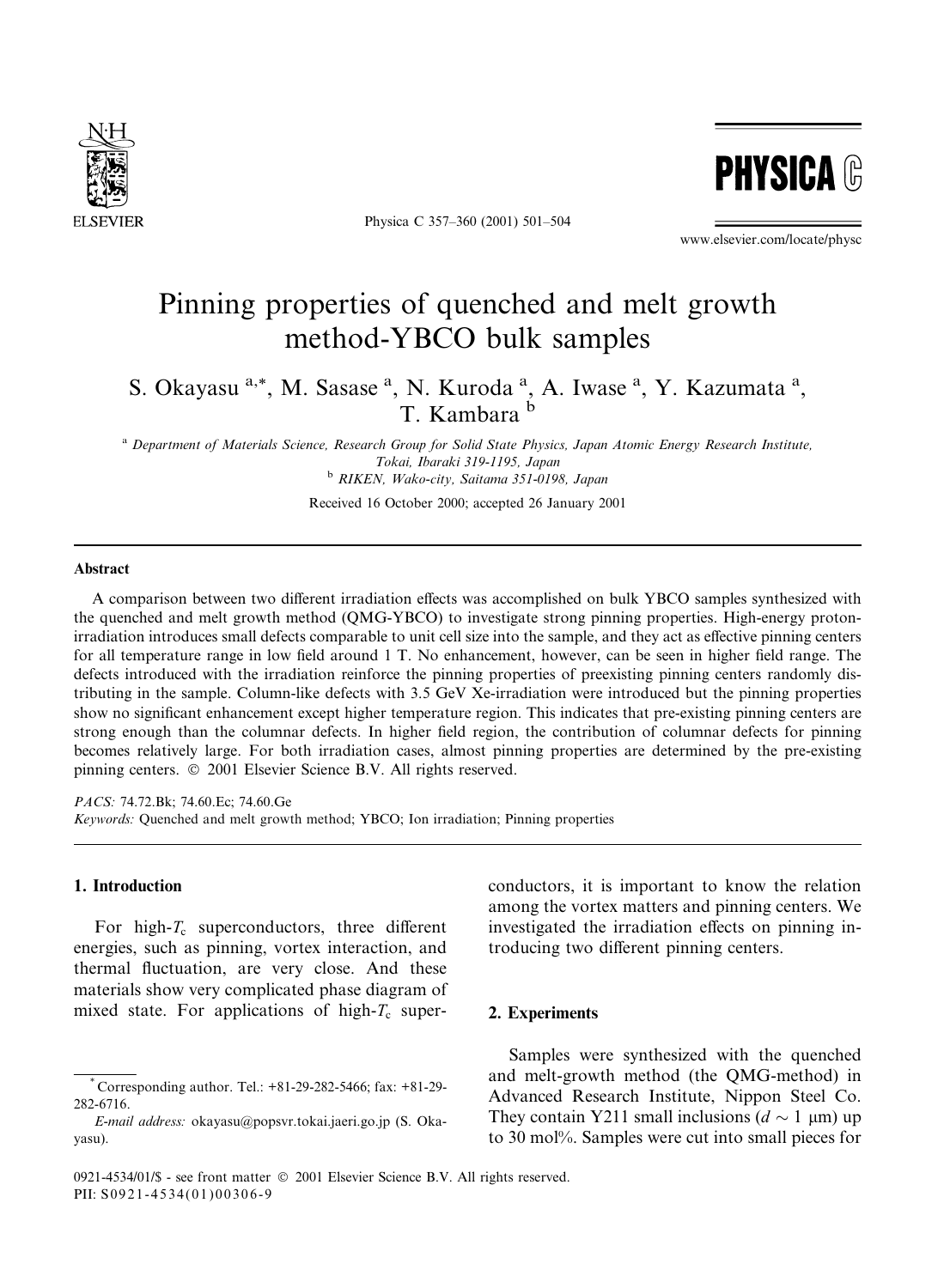each irradiation. Ion irradiation with 30 MeVprotons was accomplished at the Tandem Accelerator in JAERI. The irradiation dose was  $1 \times 10^{16}$ ions/cm<sup>2</sup>. Irradiation with 3.5 GeV-Xe ions was also carried out at the Ring Cyclotron Facility in RIKEN. The irradiation dose was  $1 \times 10^{11}$  ions/ cm<sup>2</sup> (corresponding matching field  $B_{\phi} = 2$  T). Pinning properties, such as magnetizations, critical current densities, long-time magnetization decays, were measured with a commercial SQUID and a usual magnetometer (MPMS and PPMS, Quantum Design).

#### 3. Results and discussion

Critical current densities  $(J_c)$  after proton irradiation are enhanced for all temperature range at around 1 T field region. Effective activation energies are also enlarged around 1 T  $[1,2]$ . On the other hand, no significant change on  $J_c$  can be observed for the Xe-irradiated sample [3]. For the Xe-irradiated case, a curious recovery of magnetization around 60 K can be observed on longterm magnetization decay measurements above the matching field region. This can be considered the change of pinning host from the inclusions to the columnar defects at that temperature range.

It is known that two empirical power-laws are valid for high- $T_c$  superconductors [4]; one is the relation between the irreversibility temperature and the irreversibility field, and the other is that between the irreversibility field and the maximum value of the pinning force. The former can be expressed as  $H_{irr} = A(1 - T_{irr}/T_c)^{\alpha}$ , and the latter as  $F_{p-max} = BH_{irr}^{\beta}$ , where A and B are the fitting constants and  $\alpha$  and  $\beta$  are the powers obtained from the fitting. Fig. 1 shows the two power-laws above 60 K. The relations mentioned above are valid for each case, unirradiated, proton-irradiated and Xeirradiated, respectively. Another empirical relation for field dependence of the pinning force is also known as  $F_p/F_{p\text{-max}} = Cb^{\gamma}(1-b)^{\delta}$ , where C is a normalized constant and  $b = B/\mu_0 H_{irr}$ . Combining these relations, we can derive the following formula for the pinning force as  $F_p = CBA^{\beta}(1 - T_{irr})$  $(T_c)^{\alpha\beta}b^{\gamma}(1-b)^{\delta}$ . Using the result of Fig. 1 and choosing appropriate  $\gamma$  and  $\delta$ , we can calculate the pinning forces and compare them with the data. Fig. 2 shows the result. The agreement is excellent except the regions around the second peak (for unirradiated one). For all cases, the powers of  $b$ (field dependence) below  $F_{\text{p-max}}$  are almost 1. The powers of  $(1 - b)$  are 3–4 for unirradiated and pirradiated case. Furthermore, agreement between measured data and fitted values are also good enough below 60 K using the same fitting parameters



Fig. 1. Two power-law relations; (a) between the irreversibility fields  $(H<sub>irr</sub>)$  and the irreversibility temperature  $(T<sub>irr</sub>)$ , (b) between the maximum values of pinning forces ( $F_{\text{p-max}}$ ) and the irreversibility fields ( $H_{\text{irr}}$ ). All data were taken above 60 K. Symbols: ( $\bullet$ ) are for unirradiated case,  $(\bigcirc)$  are for proton-irradiated case, and  $(\bigcirc)$  are Xe-irradiated case, respectively.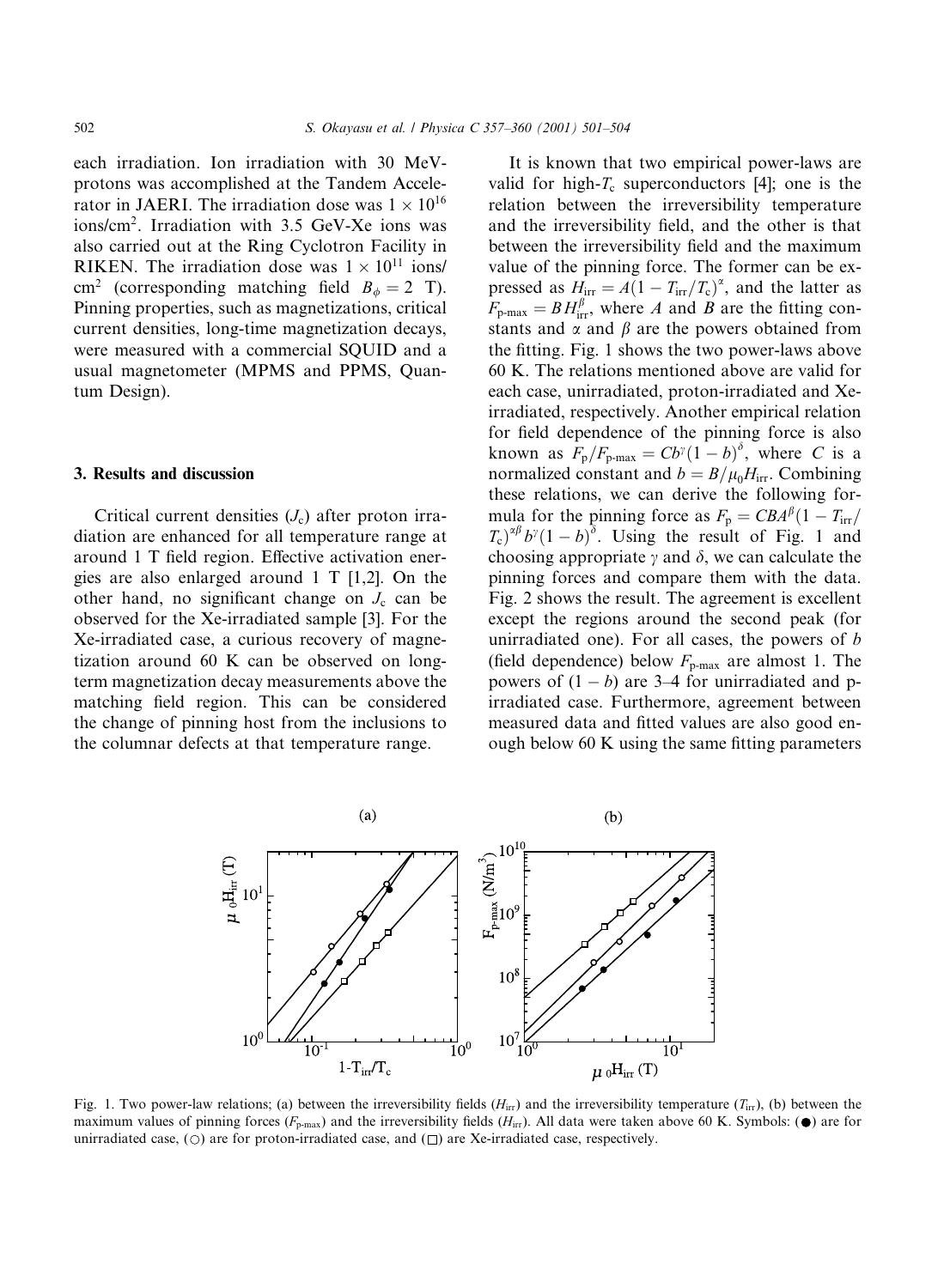

Fig. 2. Comparison between the measured data and calculated values using the formula  $F_p = F_{p\text{-max}}b^{\gamma}(1-b)^{\delta}$  above 60 K; (a) unirradiated sample, (b) 30 MeV proton irradiated sample, (c) 3.5 GeV Xe-irradiated sample, and temperatures are 60, 70, 77 and 80 K, respectively. Large open circles are measured data and small solid circles are the fitting results. The fitting parameters were taken from the results of Fig. 1. The value of  $\gamma$  is 1 for all cases, and  $\delta$  is 4 for (a) and (b), but 2 for (c). This indicates the pinning host is different at the temperature range for the Xe-irradiated sample from others.



Fig. 3. (a) and (b): An extension of the fitting below 60 K using with the same parameters of Fig. 2, large open circles are measured data and crosses are the fitting results at 10, 20, 30, 40, and 50 K. The fittings are good for the both. (c): other possible fittings derived from low temperature data (see Ref. [2]). Large open circles are measured data and small solid circles are the fitting results at 30, 40, and 50 K. The power of  $(1 - b)$  changes from 2 above 60 K to 4 below 60 K. This indicates that pinning properties change below and above 60 K due to the change of pinning hosts.

above 60 K for unirradiated and proton-irradiated cases (Fig. 3). Parameters obtained at higher temperature range are valid even at lower region. This suggests that pinning properties does not change essentially for both two cases. Randomly distributed pinning centers govern the pinning.